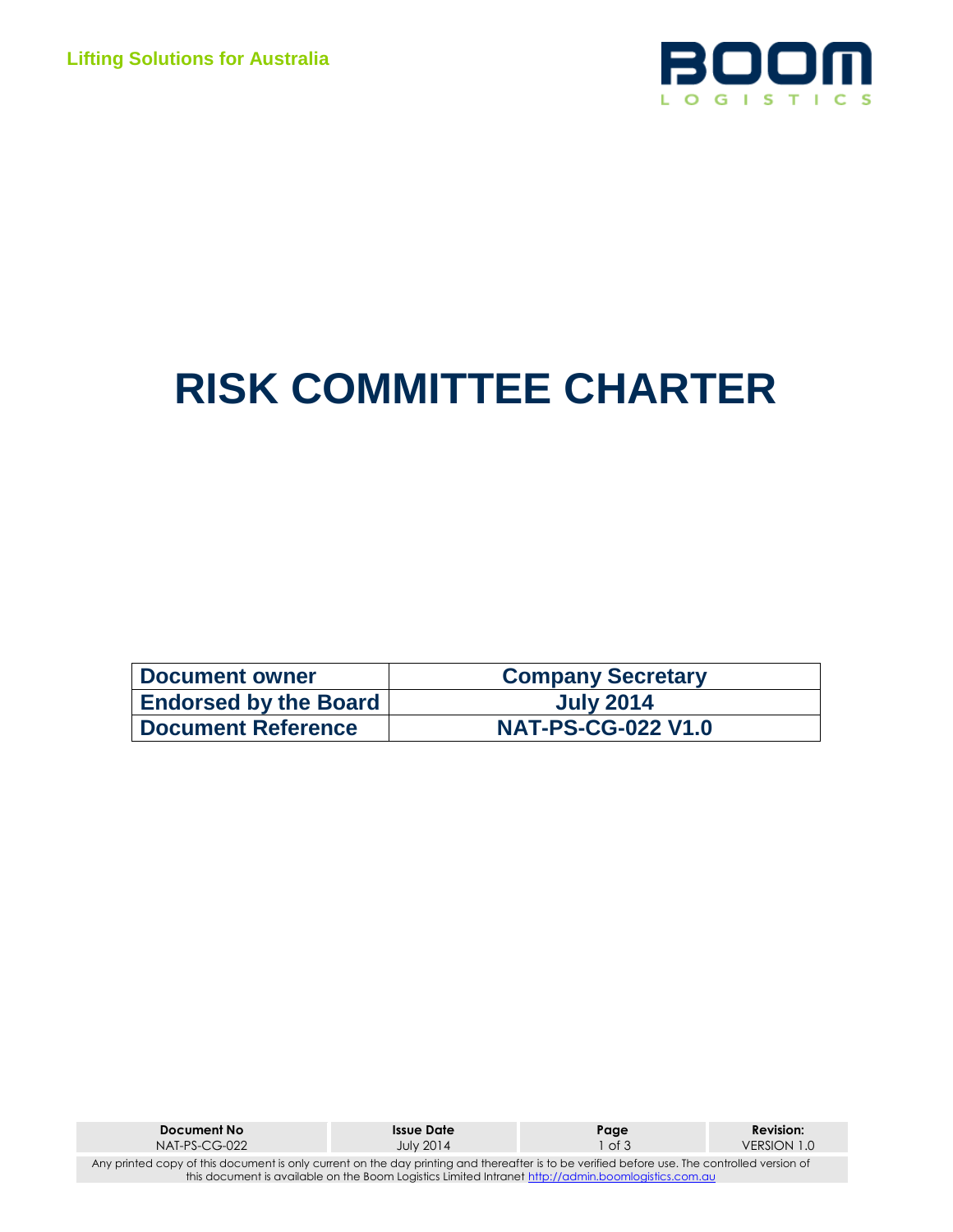

# **RISK COMMITTEE CHARTER**

# **1. Preamble**

The Risk Committee is a sub-committee of the Board of Boom Logistics Limited.

# **2. Charter review**

The Risk Committee Charter will be reviewed annually. Any changes will require the approval of the Board.

# **3. Objective**

The primary objective of the Risk Committee is to assist the Directors of Boom Logistics Limited (**the Company**) to discharge their obligations with respect to oversight of the Company's risk framework including the identification and management of material business, financial and regulatory risks.

# **4. Composition**

The Risk Committee shall comprise:

- all members of the Board of Directors; and
- an independent Chairman who is also the Chairman of the Board.

## **5. Meetings**

- The Risk Committee will hold at least two regular meetings each year, with additional meetings called by the Chairman of the Risk Committee as required, or if formally requested by any member of the Committee.
- An annual schedule of Risk Committee meetings and activities will be established.
- After endorsement by the Chairman of the Risk Committee, the agenda papers will be distributed to all meeting invitees at least five working days prior to each meeting.
- A quorum will comprise any two members independent of the Committee.
- The Company Secretary, or nominee, will maintain a formal record of the business of each meeting.
- A copy of the minutes of each meeting will be distributed to all Committee members.
- The Chairman of Risk Committee will report key issues arising and any recommendations of the Risk Committee to the Board meeting following each Risk Committee meeting.

| Document No                                                                                                                                  | <b>Issue Date</b> | Page       | <b>Revision:</b> |  |  |
|----------------------------------------------------------------------------------------------------------------------------------------------|-------------------|------------|------------------|--|--|
| $NAT-PS-CG-022$                                                                                                                              | <b>July 2014</b>  | $2$ of $3$ | VERSION 1.0      |  |  |
| Any printed copy of this document is only current on the day printing and thereafter is to be verified before use. The controlled version of |                   |            |                  |  |  |
| this document is available on the Boom Logistics Limited Intranet http://admin.boomlogistics.com.au                                          |                   |            |                  |  |  |